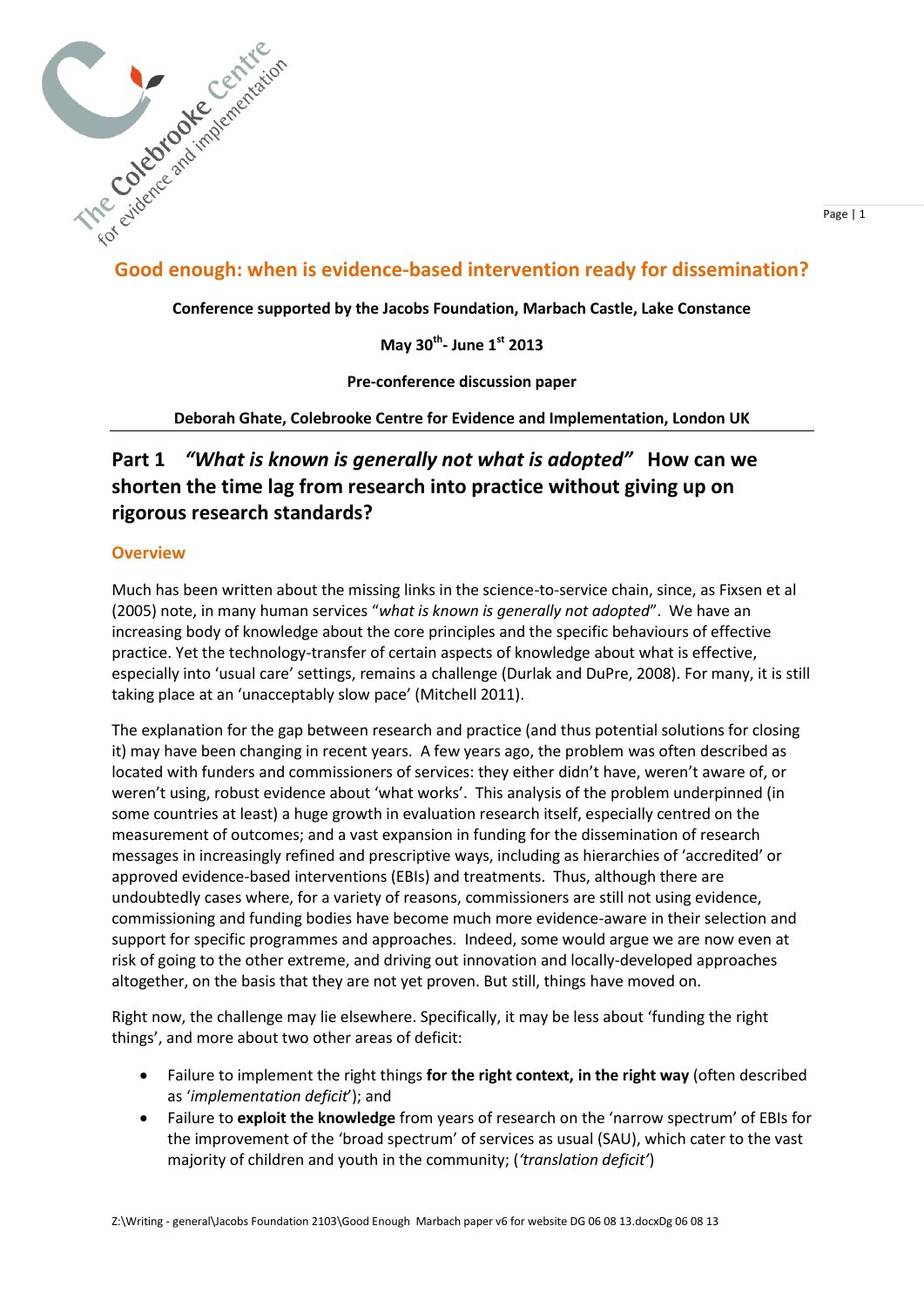This paper makes three propositions for tackling these deficits and closing the science to service gap more quickly:

1. Human services research needs to expand its frame of reference away from a narrow focus on impact to a wider focus on *implementation<sup>1</sup>*. This requires developing sophisticated, multi-level and context-sensitive frameworks for research that are theoretically driven and empirically populated by data on *implementation ecology* and *implementation drivers*, and which accommodate and helps to make sense of *complexity and turbulence* rather than characterising 'context' as a set of confounding variables that prevent the drawing of conclusions about effectiveness. Without this information, we can only speculate if new innovations are ready for dissemination.

2. We need to learn the lessons emerging from the comparatively young field of implementation science and practice. These strongly suggest that commissioning 'the right things' is only the start of the journey to better outcomes. Having commissioned a promising, or even 'proven' intervention, funders and commissioners need to pay much more attention to providing on-going support for providers and practitioners to tackle the challenges of real world implementation, especially through the deployment of hands-on, **implementation support**. This is where we get serious about bridging research and practice and supporting the readiness of innovations for 'going to the market'.

3. Closing the science to service gap isn't about abandoning rigorous science, but about putting science for this field in its rightful place: i.e. being clear that the science is 'in the service of practice', not an end itself. This might mean **revising our conceptions of what counts as science** (and it may not always be an RCT). In the *complex adaptive environments* that characterise real world and especially community-based service settings, current orthodoxies of scientific method may not provide all the answers. This is perhaps why so many apparently 'gold standard' research evaluations which work within the narrow parameters of experimental method often yield disappointingly inconclusive and partial pictures. The definition of a *complex system* is one in which *"even knowing everything there is to know about the system is not sufficient to predict precisely what will happen.* The definition of a *complex adaptive system* is one where the system learns from experience *and modifies itself* accordingly (Welbourn et al, 2012). Under these circumstances it is hard not to agree with Sawhill, in her preface to Schorr's monograph (2003), that in order to close the gap faster, it may be necessary to entertain "*a trade-off between knowing a few things very well and more things with less certainty*".

#### **Implementation as the Accelerant**

#### **Implementation theory and research**

-

The concept of 'implementation deficit' has become one of the main foci of the emerging field of implementation science, and resonates widely around the world and in the international literature. Implementation has therefore been claimed to be the missing link – or *"the 'to' in the 'science-to*service chain'" as Fixsen et al (2009) frame it<sup>2</sup>.

Moreover, implementation, it is claimed, is the real challenge for human services:

<sup>1</sup> Defined as: *a specified set of activities intended to put into practice a programme or intervention of known dimensions*

<sup>2</sup> This is not just a problem for those working in intervention science in the sphere of child and family development. Writing on implementation challenges in the wider health sciences, Tansella and Thornicroft (2009, p284) commented recently: '*Although there are thousands of published papers on the development of clinical guidelines across healthcare, there are relatively few on how to put guidelines into cost-effective, routine practice in any specialty'*).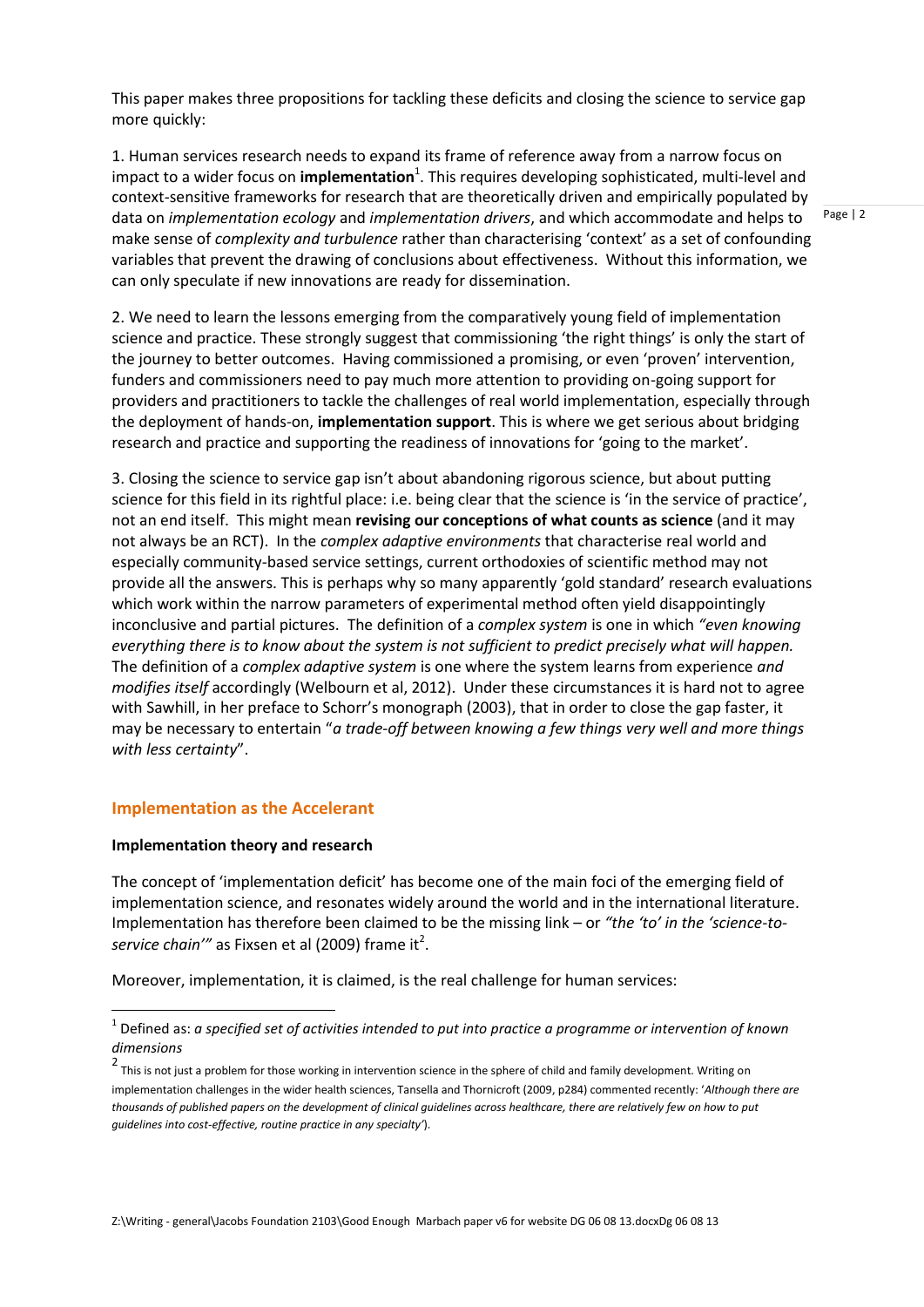*Authors from around the globe….agree that the challenges and complexities of implementation far outweigh the efforts of developing the practices and programs themselves.* Fixsen at al (2005 op cit).

Supported by a growing empirical evidence base that tests out their operation in practice, the increasing number of published implementation frameworks suggest that drivers of implementation success operate at multiple levels and across multiple dimensions, in complex and shifting (and 'integrated and compensatory') relationship to one another (e.g. Meyers et al 2012).

They are beginning to show just how complex is the ecology of practice, and on how many levels effective practices may be supported or undermined.

These approaches are changing the way we carry out needs analyses, how we assess the goodness of fit between favoured approaches and the contexts in which they will be delivered, how we assess the feasibility of delivery, and how we evaluate impact and scalability. The implementation research community is now turning the spotlight away from the content of effective practices ('what works') towards the determinants of effective practice ('how works', 'why works'). Learning how organisational supports can increase the efficacy of practice behaviours is opening the door to multi-disciplinary teams that

*Implementation drivers: ecology, culture and context*

- Page | 3 *children and families who use services) 1. The community (characteristics of the*
- *2. The intervention(s) characteristics (the type, modalities and effectiveness of the specific services or treatments provided)*
- *3. The provider characteristics (the people/staff that deliver the selected interventions)*
- *4. The delivery system (the structure and functioning of the provider organisations)*
- *5. The support system (the technical assistance and other supports provided to the providers of the service and their staff)*
- *6. The wider children's services system (the nature, extent and structure of children's services in the locality and at state, or federal /national level)*
- 7. *The wider social context and social attitudes to family, childhood and youth, and to human development*

combine research and practice to support provider organisations to get more out of the funding they receive. Understanding more about how '*systems trump programs'<sup>3</sup>* will in turn lead to a greater understanding of how we assess system-readiness to support innovation and how funders and commissioners with system-wide influence can work to ensure the results of their point interventions are not undermined or diluted.

### **Not just a question of fidelity**

1

To the extent that we have generally been paying any attention to the implementation of evidence based interventions, much of the debate – until very recently – has centred around the concept of fidelity: is the intervention being implemented 'as designed'?. When results of replications of otherwise successful EBIs are disappointing, lack of fidelity is often what is blamed, and the responsibility is often assigned to the practitioners involved in direct delivery. There is of course important evidence that treatment integrity (or quality) is associated with the strength of effect. But an exclusive preoccupation with fidelity as the only show in town may be holding us back. First, what 'as designed' means is frequently impossible to discover, whether from programme documentation, evaluation reports or scholarly articles. Second, not all interventions (including EBIs) are fully specific about their design in terms of what are core components that cannot be varied without compromising efficacy, and what are acceptably modifiable in response to context. Third, and most importantly given the complex adaptive context in which most real world services

 $3$  Patrick McCarthy, Annie E. Casey Foundation 2002, quoted in Fixsen et al (2005).

Z:\Writing - general\Jacobs Foundation 2103\Good Enough Marbach paper v6 for website DG 06 08 13.docxDg 06 08 13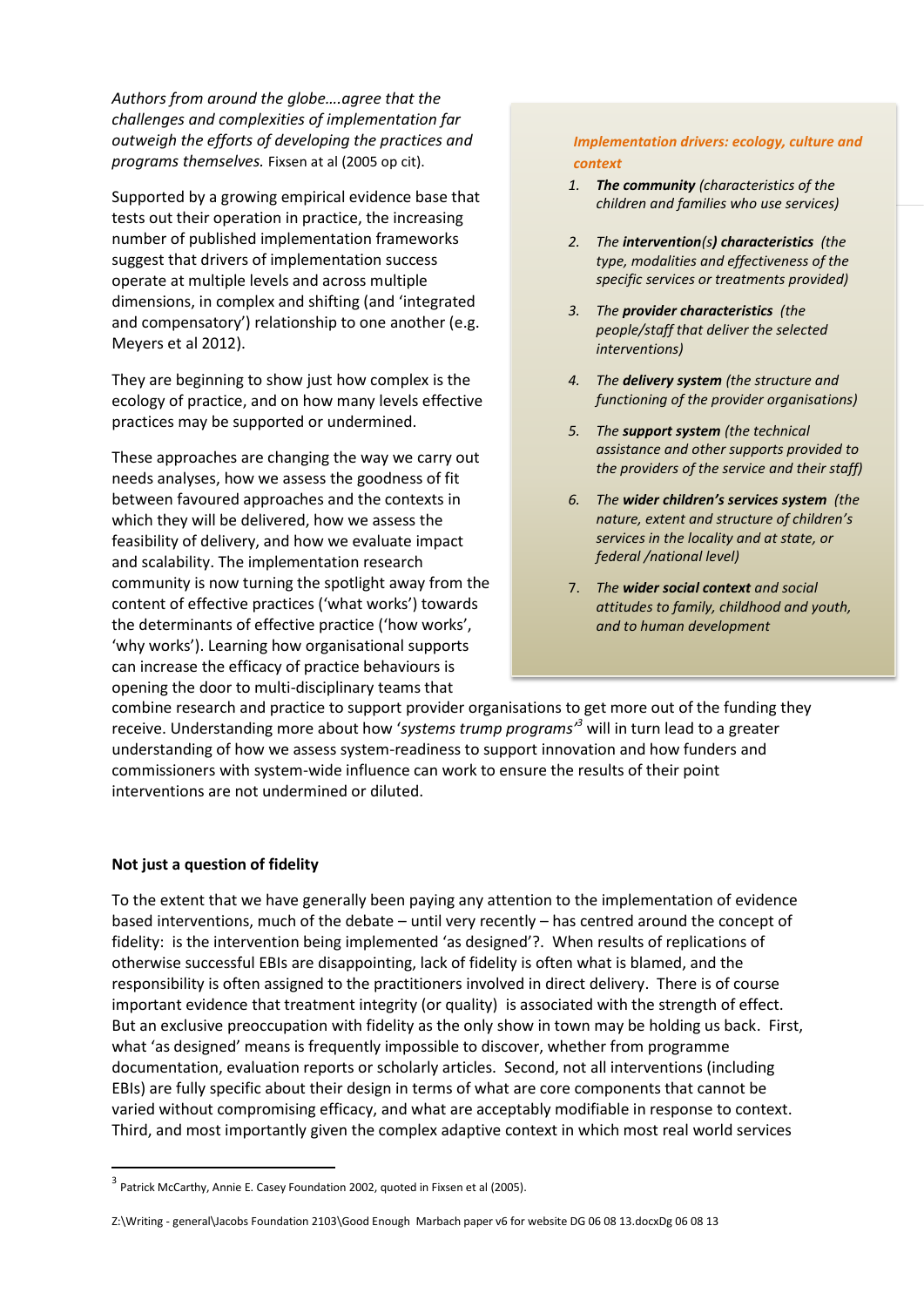operate, it is not a recipe for successful replication for developers to insist that implementation ought not to vary with local context. The implication is that developers must be prepared to work with local providers to re-create, perhaps many times, a locally-adapted model of the intervention. Thus, having developed a promising programme, the developer's work has only just begun. The next step is to consider whether and how it can implemented in different settings and still be effective.

Even if these problems are addressed, the obsession with 'high fidelity' as synonymous with 'quality implementation' may still block progress in that it distracts attention from the many other complex factors that bear on effectiveness. Implementation theorists would argue that fidelity – important as it may be – is only one of the many factors that determine whether a promising intervention delivers the goods. As the NIRN Active Implementation Framework (reproduced with adaptations, below) illustrates, many 'downstream' factors are hypothesised to determine outcomes long before fidelity comes into play.



### **Researching implementation factors**

For at least a couple of decades now, policy-makers, commissioners and funders of some innovative social programmes and interventions have been insisting that service providers be independently evaluated as a condition of funding. In recent times, research effort has been most strongly focused on impact evaluation, and has led to a substantial increase in resources to develop and apply ever more complex methodologies, including variations on experimental design. To the extent that 'process' or 'formative' evaluations have been conducted, these have tended to be undertaken more as parallel descriptive pieces, unsystematic in design and execution, rarely driven by strong theory, and rarely strongly analytic in linking back 'process' findings to 'outcomes' (except all too often, as post hoc explanations for equivocal or disappointing intervention results). Generally they have not been fashionable or seen as the 'main event' in evaluation research for some years.

As a result, we find little implementation-relevant data reported in the literature. Even as some researchers are developing methods for extracting implementation data into systematic reviews (for example a team at Oxford), they are noting that critical data are often absent from journal papers, echoing findings we reported almost a decade ago in relation to data on the implementation of parenting programmes (Moran et al 2004). A clear implication here is that funders of future research

Z:\Writing - general\Jacobs Foundation 2103\Good Enough Marbach paper v6 for website DG 06 08 13.docxDg 06 08 13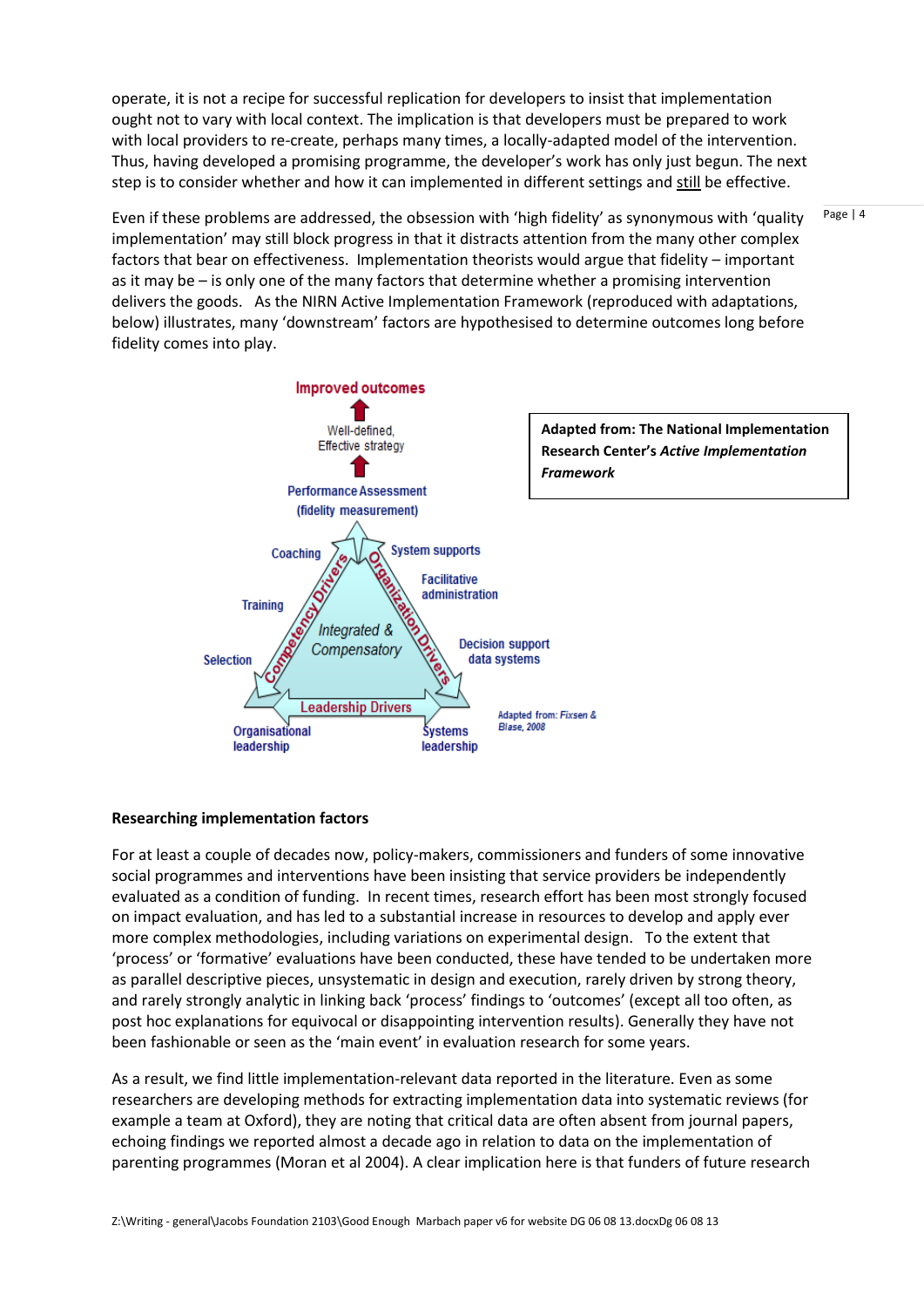may need to consider placing as much emphasis on the collection and analysis of implementation data as they do on robust measurement of outcomes.

#### **Implementation supports**

-

nim

We know from research that effectiveness is critically determined by the behaviours of the practitioners and staff who deliver services on the front line. But whilst we are still building knowledge about how to achieve what Karen Blase refers to as 'lasting changes in the behaviour of well-meaning professionals', we do know what *doesn't* achieve practice change.

• Dissemination<sup>4</sup> (reports, articles, briefing papers, presentations) alone doesn't do it.

- Diffusion (guidelines; mandated approaches) alone doesn't do it
- Training alone doesn't do it.

These are necessary but not sufficient for uptake into practice.

| <b>Training and Coaching</b>                          |                                                                                                                                                         |                                      |                         |
|-------------------------------------------------------|---------------------------------------------------------------------------------------------------------------------------------------------------------|--------------------------------------|-------------------------|
|                                                       | <b>OUTCOMES</b><br>% of Participants who Demonstrate Knowledge,<br>Demonstrate New Skills in a Training Setting,<br>and Use new Skills in the Classroom |                                      |                         |
| <b>TRAINING</b><br><b>COMPONENTS</b>                  | <b>Knowledge</b>                                                                                                                                        | <b>Skill</b><br><b>Demonstration</b> | Use in the<br>Classroom |
| Theory and<br><b>Discussion</b>                       | 10%                                                                                                                                                     | 5%                                   | 0%                      |
| +Demonstration in<br><b>Training</b>                  | 30%                                                                                                                                                     | 20%                                  | $0\%$                   |
| + Practice &<br><b>Feedback in</b><br><b>Training</b> | 60%                                                                                                                                                     | 60%                                  | 5%                      |
| + Coaching in<br>Classroom                            | 95%                                                                                                                                                     | 95%                                  | 95%                     |

From Joyce and Showers, 2002

The table, from research by Joyce and Showers (2002), shows that only when coaching is added to the mix of dissemination and training do we see substantial, lasting behaviour change in practice settings. The implication is that is we want to accelerate uptake of evidence-based behaviour change by practitioners, we need to get serious about investing in different and more intensive ways of supporting staff that go beyond training.

The data above show that more intensive and hands-on strategies are needed in order to achieve changes in practice in real-world settings, and studies (mainly from the USA, where this kind of support or 'technical assistance' has been pioneered) give increasingly strong empirical support for the combination of training and on-going technical assistance as a route to better intervention results (Meyers et al op cit). Therefore it is heartening to see increasing examples of how policy and commissioning bodies in Europe as well as in the USA are recognising that service providers need not just funding to innovate, but support to implement innovation and take it to sustainability. This may include funding the costs of 'purveyor' services provided directly by or under licence from the developers of EBIs<sup>5</sup>, but other significant examples (in Europe) include the Atlantic Philanthropies in Ireland, who backed up their multi-million Euro investment in community-based early intervention and prevention with a suite of implementation supports to help local providers. These included

**II** UNC

Z:\Writing - general\Jacobs Foundation 2103\Good Enough Marbach paper v6 for website DG 06 08 13.docxDg 06 08 13

<sup>4</sup> Terms used in the UK-English sense: *dissemination* (the 'scattering of ideas' and spreading of information, or knowledge by written or oral means), as contrasted with *diffusion* activities (active encouragement to adopt specific innovative practices) and *implementation* activities (applying the learning in specific local contexts to change behaviours across the system). Dissemination and diffusion can influence thinking and intentions; implementation on the other hand influences practice on the ground.

<sup>&</sup>lt;sup>5</sup> E.g In the UK, the British government have established a 'national implementation service' specifically to provide local authorities/municipalities with support in the implementation of government-funded/prescribed programmes of intervention (MST, MTFC, KEEP)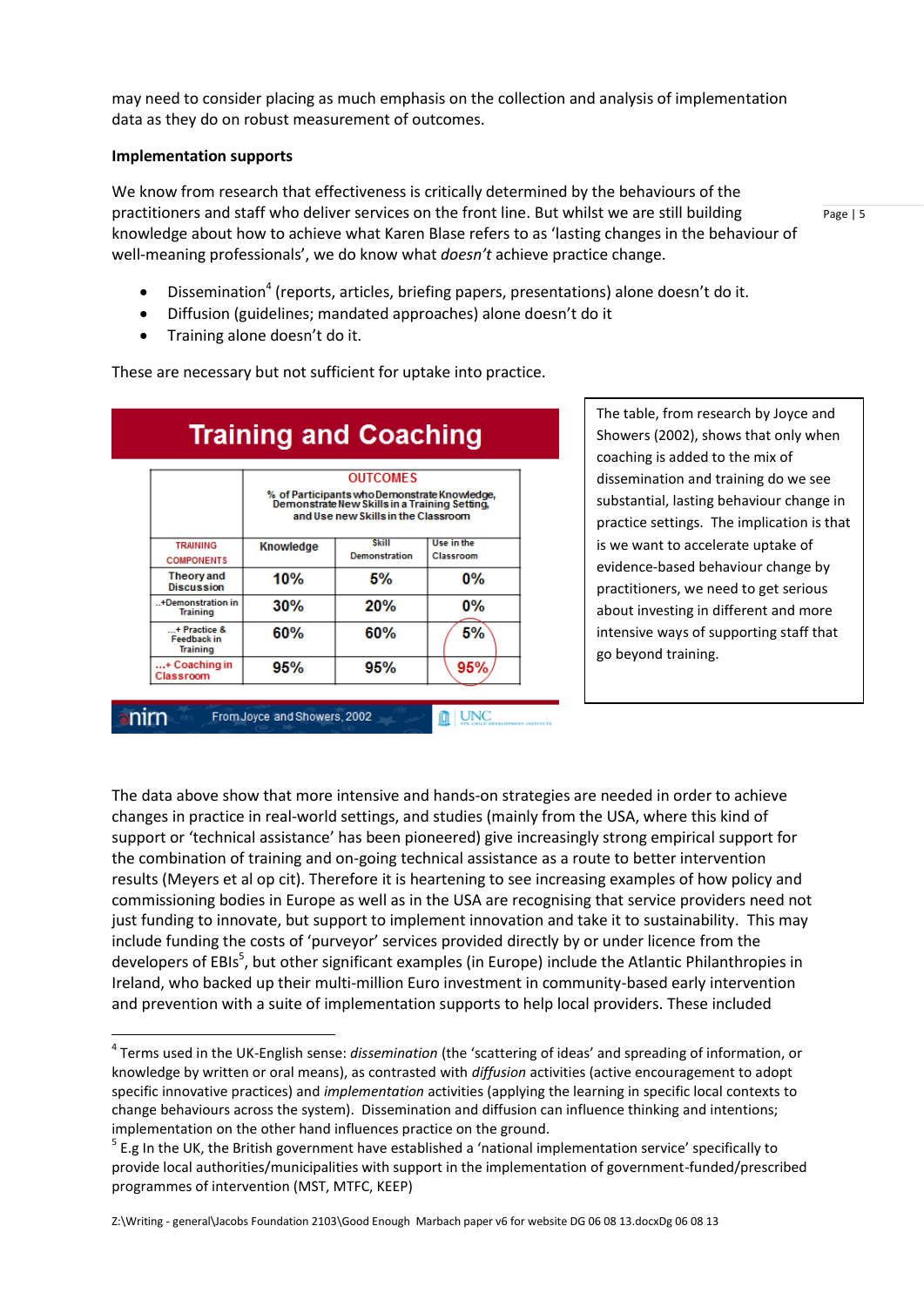access to paid-for implementation support from a local centre (the Centre for Effective Services, www.effectiveservices.org), specially established for the purpose, and consultancy from overseas. In the US, the concept of multi-disciplinary 'Implementation Teams' - both publically and privatelyfunded and who work on the ground to support local providers across a wide range of implementation challenges - is gaining credibility and looks set to become an established and thriving area of provision. Typically teams are multi-disciplinary, containing experienced researchers, practitioners, and organisational change-management professionals. They focus on matters such as *implementation drivers* (quality integration and sustainability), *data for decisionmaking*, (needs, fidelity, outcomes), *organisational and systems factors* (capacity development, structures, alignment, policy), and *problem solving* (regular support, trouble-shooting, brokering).

In Europe, such activity is still limited and fragmented, but is increasing as interest in implementation science and practice gathers momentum. Notably, some of the efforts in Europe are focusing not just on the 'proven' EBIs but on translating implementation science and practice know-how to support the improvement of services as usual and local innovations that are evidence-informed but not fully evidence-based. They are also using implementation thinking to support on-going commissioning decisions.

There is as yet limited evidence to *prove* these kinds of supports enhance effectiveness (although see the table below), but it seems inevitable that as implementation support skills develop and evidence of their added value accumulates, funders and commissioners of social interventions will want to consider placing more emphasis and more resource on this kind of provision.



### **Data from the National Implementation Research Network (Van Dyke 2013)**

Whilst still not achieving *instantaneous* results, hands-on expert implementation teams can support more uptake of effective practice, faster, when compared with more passive 'letting it happen' approaches.

### **Conclusions - Avoiding 'rigour-mortis'**

The question asked at the start of this discussion paper was how is it possible to shorten the timeframe for uptake of research into practice without sacrificing rigorous research standards. One suggestion is to widen the framework of what we research. Another is to provide evidence-informed implementation support to practice (and policy). But to do either of these things successfully, and with apologies for the pun, we may have to address the 'rigour mortis' that we may have (unintentionally) encouraged by an overly narrow focus on approved EBIs; on fidelity as the main explanatory factor behind interventions that fail; and on research designs that cannot capture complex adaptive contexts.

Accepting that the frame of reference for research in the service of practice needs to expand to include more than just evaluation of impact quickly leads to the conclusion that overemphasis on certain

### *Rigour* **(US: Rigor)**

**(Oxford Concise Dictionary Ninth Edition)** 

- **1. Severity, strictness, harshness**
- **2. Logical exactitude (***rigorous:* **strictly exact or accurate)**
- **3. Strict enforcement of rules**
- **4. Austerity of life; puritanical discipline**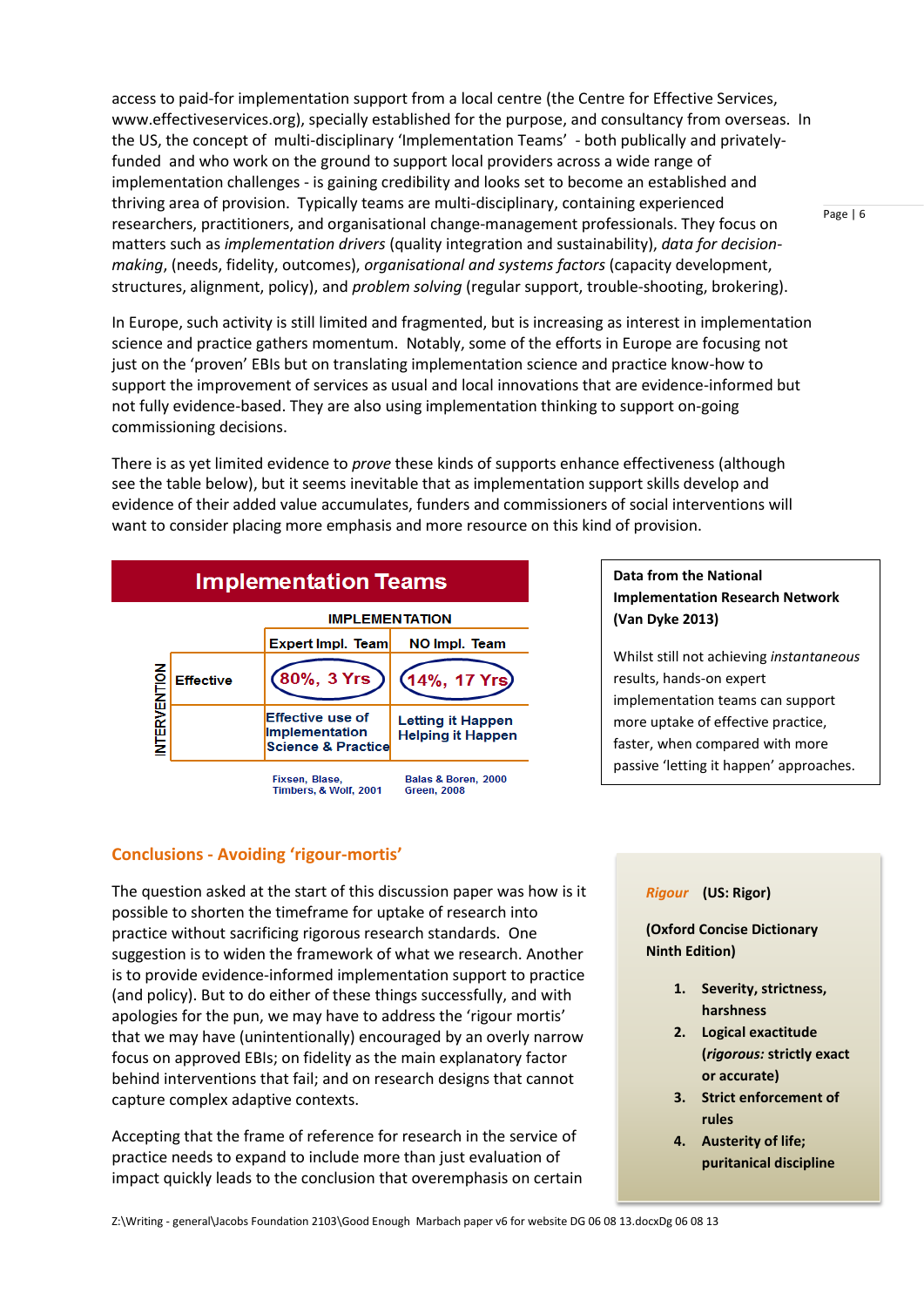types of research knowledge is likely to be unhelpfully exclusive. Many themes that are critical to understanding implementation simply cannot be tackled using the usual toolkit of the evaluation scientist, and certainly not with the 'gold standard' of experimental methods<sup>6</sup>.

So, it is not just a question of accelerating the uptake of existing research knowledge, but of expanding the scope of knowledge that we seek, and expanding the methods that we use.

Page | 7

Closing the gap between research and practice may then in fact be all about coming to terms with the need for adaptability and flexibility in real world practice settings. In the search for silver bullets we may have been fetishising 'EBIs' as if they were static, one-time, catch-all solutions. But the reality is that we fund and deliver interventions in complex adaptive systems where the only thing that is predictable is constant change and challenge. 'Fidelity' in this context might in fact be an illusion: what we need are clearer parameters within which *adaptive responses* can be made. Rigour in this context should not mean inflexibility; it should rather mean 'evidence-informed adaptation', and putting the tools of science into the service of practice as creatively as possible. The sooner EBI developers and researchers get our heads round this, the better and faster we can work together.

# **Part 2. How does the Colebrooke Centre encourage research on the translation process; what strategies have we used in our research; findings and conclusions.**

### **Overview**

-

The Colebrooke Centre [\(www.cevi.org.uk\)](http://www.cevi.org.uk/) is the first and currently the only centre in the UK to be wholly dedicated to research, policy and practice development in implementation. It is part of a new generation of such centres that are springing up across the world. The Centre's mission is both to raise awareness of the emerging evidence that 'implementation matters' and to promote the use of implementation science knowledge and practice know-how by commissioners and providers of services for children and families. It is intentionally small and specialist, working extensively in collaborations with academic and practice teams as well as alone. Funders include national and local government, philanthropies, 'improvement' bodies, and NGOs providing services.

Although Colebrooke links with 'purveyor' teams (defined as implementation specialists who support the implementation of specific EBIs), the Centre is mostly concerned with the wider range of services and programmes that are offered to children and families in the community. Many of these are not as 'evidence-based' as we might hope (and some are hardly evidence-based at all), but most do wish to become more evidence-informed and to use evidence, both from intervention science and from implementation science, to improve their effectiveness. This is arguably a much more challenging 'translation' task than supporting well-manualised EBIs and takes in a huge range of whole-system factors that impinge on effectiveness. It takes up where dissemination and diffusion activities stop, and involves any or all of: policy review; analysis of systems-factors; needs analysis; supporting the selection of appropriate interventions; installing and implementing innovation; staff capacity and workforce development; leadership development; strategies for maximising investment impact; and of course the evaluation of the implementation process. Our work is informed by (and is now contributing to) the developing field implementation theory and we use frameworks and constructs such as *active implementation frameworks*, *implementation stages* and *improvement cycles*, *implementation drivers*, and *core implementation components*, to inform the design and analysis of our work. Many of these ideas originated in the US and so part of our challenge is to find

Z:\Writing - general\Jacobs Foundation 2103\Good Enough Marbach paper v6 for website DG 06 08 13.docxDg 06 08 13

<sup>6</sup> Meyers et al, op cit, note: "*Because implementation often involves studying innovations in real world contexts, rigorous experimental designs encompassing all of the possible influential variables are impossible to execute"*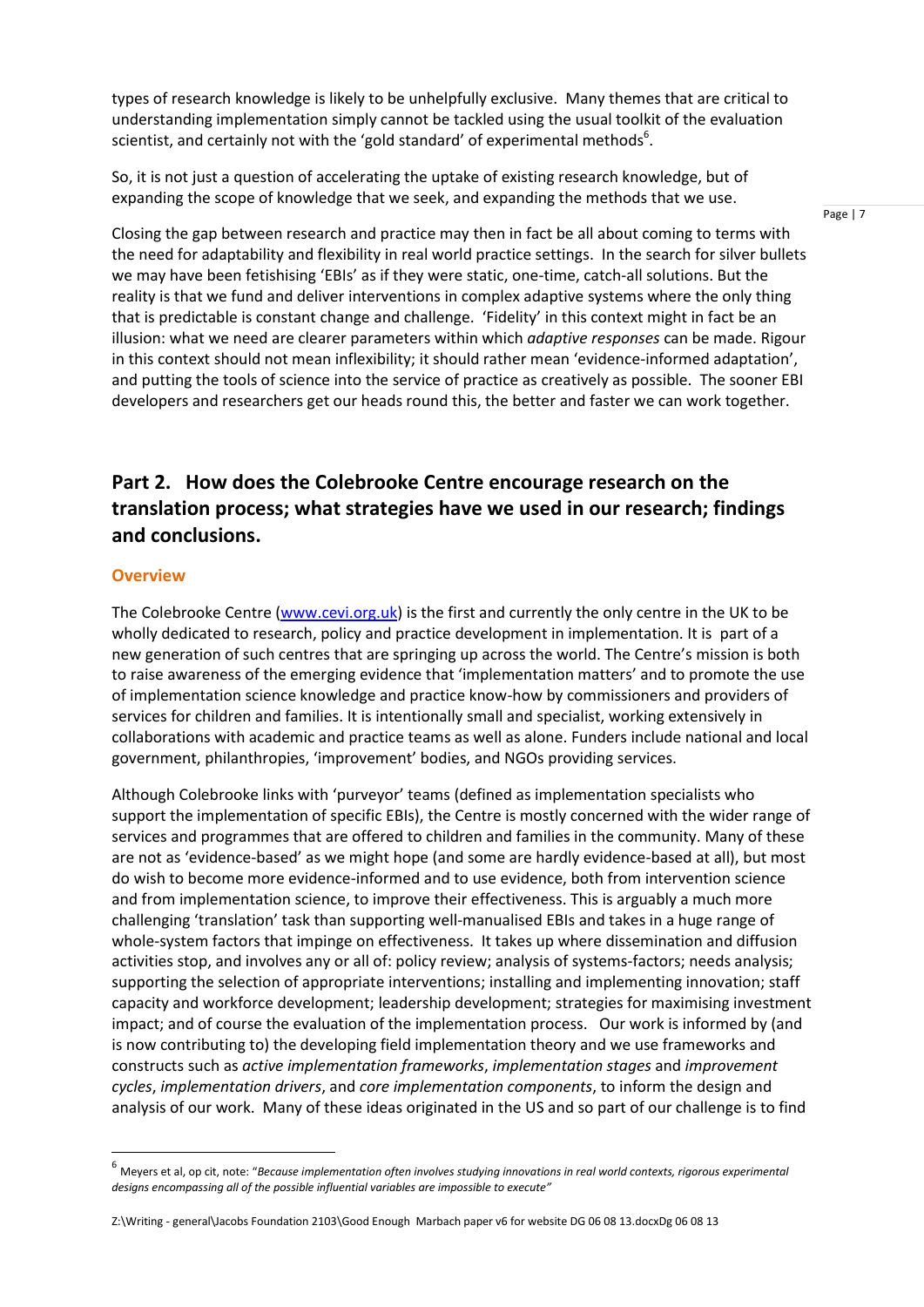a distinctively 'UK' approach that recognises the particular social and system cultures of the UK whilst connecting with the global advance of this field.

### **Getting traction**

As a young centre (we started work in spring 2012), we are currently bringing our first clutch of projects to a close. Most early funded projects were seminar series and research studies: this was the easiest way to get traction in terms of making a persuasive case to funders for using an 'implementation lens' as a productive and fresh way to answer their questions. Almost all our work is won through competitive tendering, but until very recently familiarity and awareness of the developing evidence-based around implementation was little developed in UK in social care. Indeed, many funders are still failing to make the distinction between dissemination and the much more active process of implementation. To use the commercial terminology, we are therefore engaged in building a market as well as offering services in it. This has meant responding to Invitations to Tender by creatively 'reframing' the stated aims and objectives, as well as the suggested methods, and emphasising (and even insisting on) a 'co-constructed' approach where we work closely and interactively with stakeholders at both strategic and operational levels.

One very healthy sign of growing credibility for this approach was being commissioned in October 2012 for a major study of systems leadership in children's services, funded by a national body that provides leadership development for Directors of Services for Children (and increasingly also to adults) in local authorities. This is a collaboration that we lead with the Cass Business School at City University London, a Danish purveyor centre, and the universities of Toronto, New South Wales and North Carolina. As part of the work we have interviewed Directors of Services and Chief Executives of Local Authorities and national NGOs all over the UK, and our collaborators have contributed international perspectives. We expect that the findings will help to expand theory and practice in active implementation frameworks by focusing on the under-exploited power of effective crosssystems leadership - a particular form of leadership that hinges on a different mind-set and substantial personal qualities and skills, and which is increasingly required in the complex adaptive environment of UK public services where the 'burning platform' is austerity and the 'burning aspiration' is to provide 'more for less' and reduce wastage and duplication.

Another example is a study of impact and 'the implementation of innovation', in collaboration with Loughborough University and a youth-focused NGO. This is a three year project for a fostering charity that has invested £3m to introduce social pedagogy into UK fostering. Colebrooke is using implementation theory and tools to assess the site and system-wide factors that hinder or enable innovation to take root and go mainstream. A distinctive factor of an 'implementation approach' is that this, and other projects, incorporates active feedback cycles for the programme providers, so that they can use learning as it emerges to improve and strengthen their work on the ground. The idea of on-going feedback for the providers (not just the funders) is one that sometime challenges the orthodoxies of rigorous evaluation method – but we believe it is vital for bridging the science to service gap and in particular for shortening the 'translation' time-lag.

As the Centre has gained profile we have been able to move from the *study* of implementation into active, evidence-informed *support* for effective implementation. Partnered with associates with specialist expertise in research and practice in adoption services, staff from the Centre are working with local authorities to review, analyse and improve their adoption and post-adoption services to meet new inspection and regulatory frameworks coming into force this year. We are also about to start work to evaluate and advise on a philanthropy's approach to nurturing and scaling up innovation in education, which is likely to include a focus on investment in developing capacity through implementation support. We are helping a family support charity review its theory of change, which will in turn help them to take a fresh view of their delivery model as well as their impact measurement strategy.